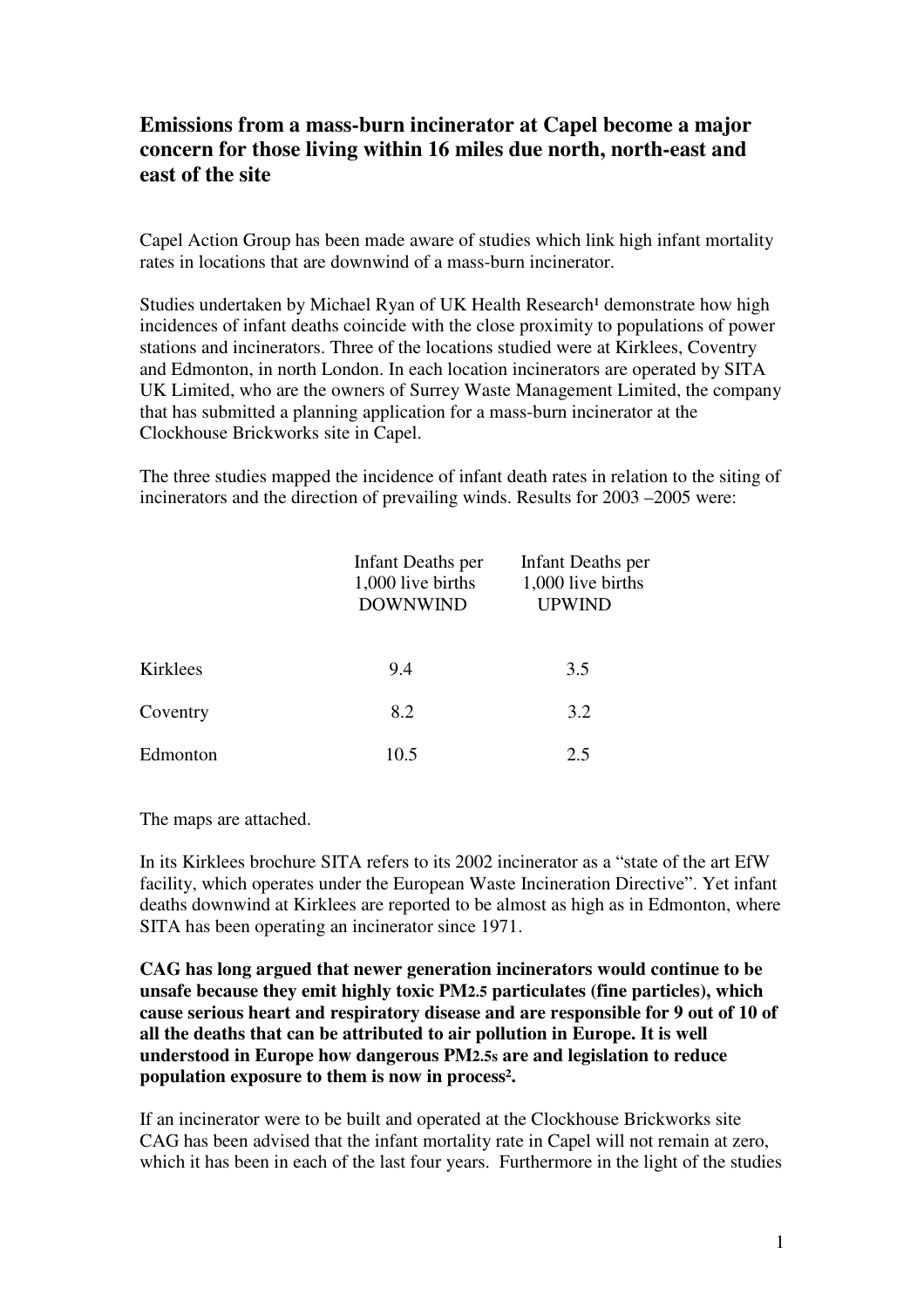it can be confidently predicted that emissions from the incinerator will impact far beyond the confines of Capel village. The reasons for this are:

- Surrey Waste Management's statement that the incinerator proposed for Capel would have a stack height of 70 metres, in order that emissions can be spread far and wide.
- The advice CAG has received that emissions, which will include highly toxic PM2.5 particulates, will travel up to 16 miles.
- The prevailing winds in Capel, which are south-westerly for up to 70% of the time.

As a result PM2.5 particulates can be expected to reach over 100,000 people in the following major towns for most of the time:

|                     | <b>Distance from site</b><br>(rounded up to next full mile) | <b>Population</b><br>(Census 2001 data) |
|---------------------|-------------------------------------------------------------|-----------------------------------------|
| Redhill             | 10                                                          | 25,751                                  |
| Reigate             | 9                                                           | 23,391                                  |
| Horley              | 8                                                           | 21,232                                  |
| Caterham            | 15                                                          | 20,957                                  |
| South Earlswood and |                                                             |                                         |
| Whitebushes         | 9                                                           | 8,234                                   |
| Merstham            | 12                                                          | 7,385                                   |

PM2.5 particulates carried by south-westerly winds can also be expected regularly to reach a total population in excess of 32,000 in the following villages:

Beare Green, Betchworth, Blackbrook, Bletchingley, Brockham, Buckland, Charlwood, Godstone, The Holmwoods, Hookwood, Leigh, Newdigate, Norwood Hill, Outwood, Salfords, Smallfield, South Godstone, South Nutfield.

Crawley (99,754 population), due east of the site, and Dorking (11,337 population), due north, will not affected as regularly but will not be immune.

.

**It has been long known that the proposed incinerator in Capel would regularly affect the local population of 3,600, but the information contained in this paper demonstrates that this is no longer solely a Capel issue. The incinerator would have a much wider impact with over 132,000 people being regularly exposed to PM2.5 particulates.** 

**This proposal must be defeated for the sake of existing and future generations.** 

We call on all residents in vulnerable areas to object now to County Councillors, District and Borough Councillors. We also encourage objections to members of Surrey County Council's Planning and Regulatory Committee, for it is they who will